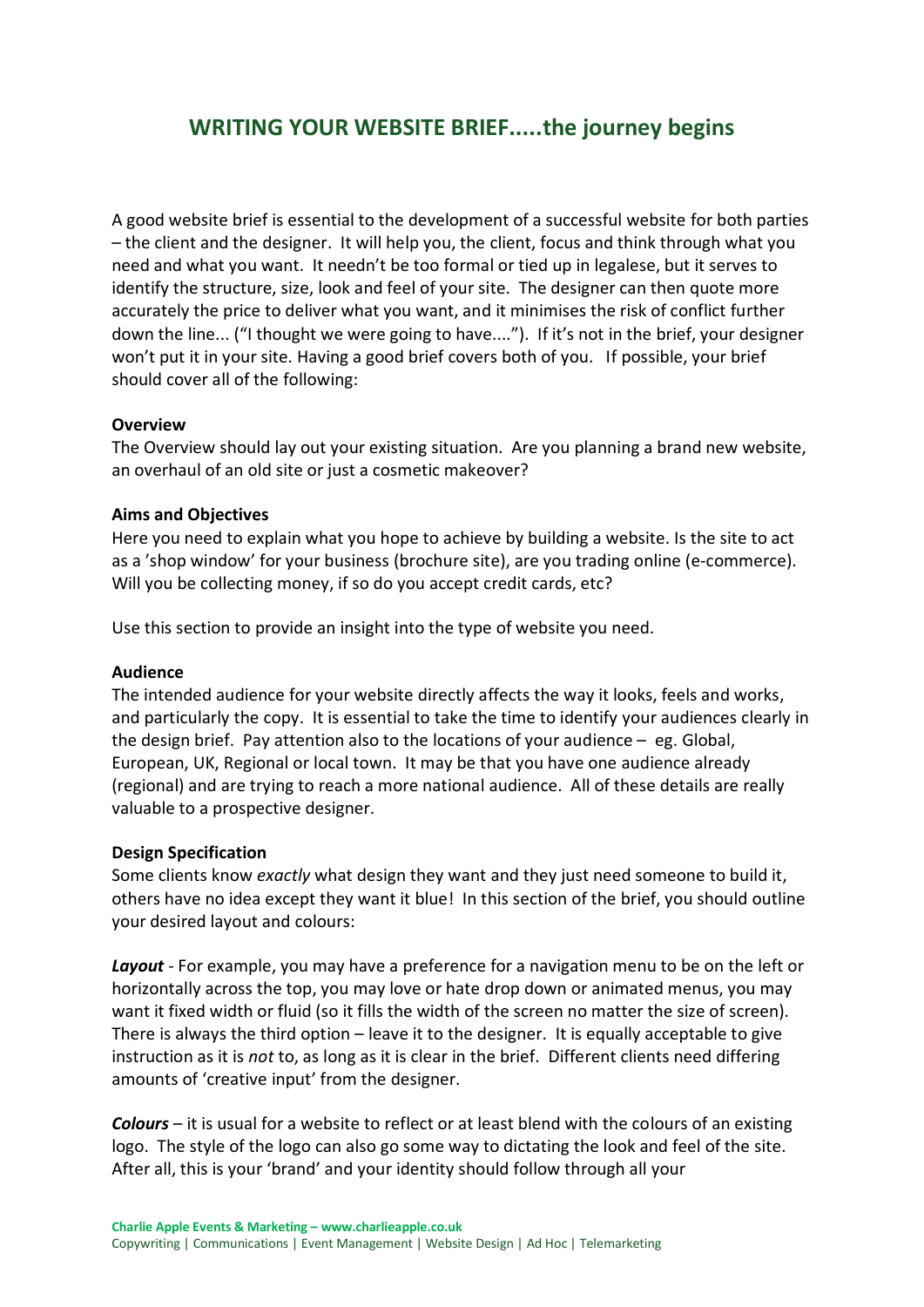communications with synergy. Here you can identify if you have any particular colours that you want used or not used, any preferences for the colour of the main text, the rollover colours for links, the button colours or styles, etc. You may have strict branding guidelines that must be reflected in the site (fonts, colours) and if you have a 'design guide' for your business, it is a useful aide to the designer. Again, if you have no preference and want to leave it up to the designer, most designers welcome this as it gives them the chance to do what they do best – get creative!

*Look and Feel* **–** Beyond the colours and fonts, it's important to also mention any messages, feelings or attributes that you want your site to convey. These could include friendliness, warmth, integrity, reliability, excitement, youthfulness, sympathy, professionalism, intelligence or otherwise assuring people that you are an authority on the product or service you provide.

## **Sample Sites**

It is always a good idea for the client to provide some links to some sites that they like, and equally to some that they **don't** like, at the same time saying what it is about the site that they do and don't like. For example, you may like the menu in one site but not the colours, the colours in another site but not the navigation, etc. These sites do not have to be in your own industry as you are demonstrating look/feel, however, it is also useful to the designer to provide some competitor sites to learn from how others might be selling similar products and services, and how you can emulate or differentiate. This is not to suggest the copying or cloning of another site, but to learn from layouts, look and feel – it is the quickest and easiest way to convey your vision. Often, a client will describe the look/feel they want and create a vision in the designer's mind, but then a link to a site that they consider to be of similar look/feel is not what the designer was visualising at all!

# **Functionality Specification**

The Functionality Specification covers how your website will work. This includes the way people will navigate through your pages and the actions performed by any buttons or effects you want to include on the site. This might include drop-down menus, animated gifs, scrolling images, contact forms, image galleries.

Always ensure that your Functionality Specification includes the following:

- A list of pages, clearly identifying if they are top-line pages or sub-pages
- Navigation
- Media requirements (pictures or animation, embedded videos, etc)
- Interactive elements (e.g. 'Print this Page' or 'Email this Page to a Friend')

Most designers, including Charlie Apple, will host a 'live' version to which you have access over the Internet so that you can provide feedback along the way and make decisions at strategic points in the design process.

## **Deliverables**

The Deliverable is usually the completion, sign off and uploading of the site to the client's domain. Occasionally documentation may also be part of the deliverable.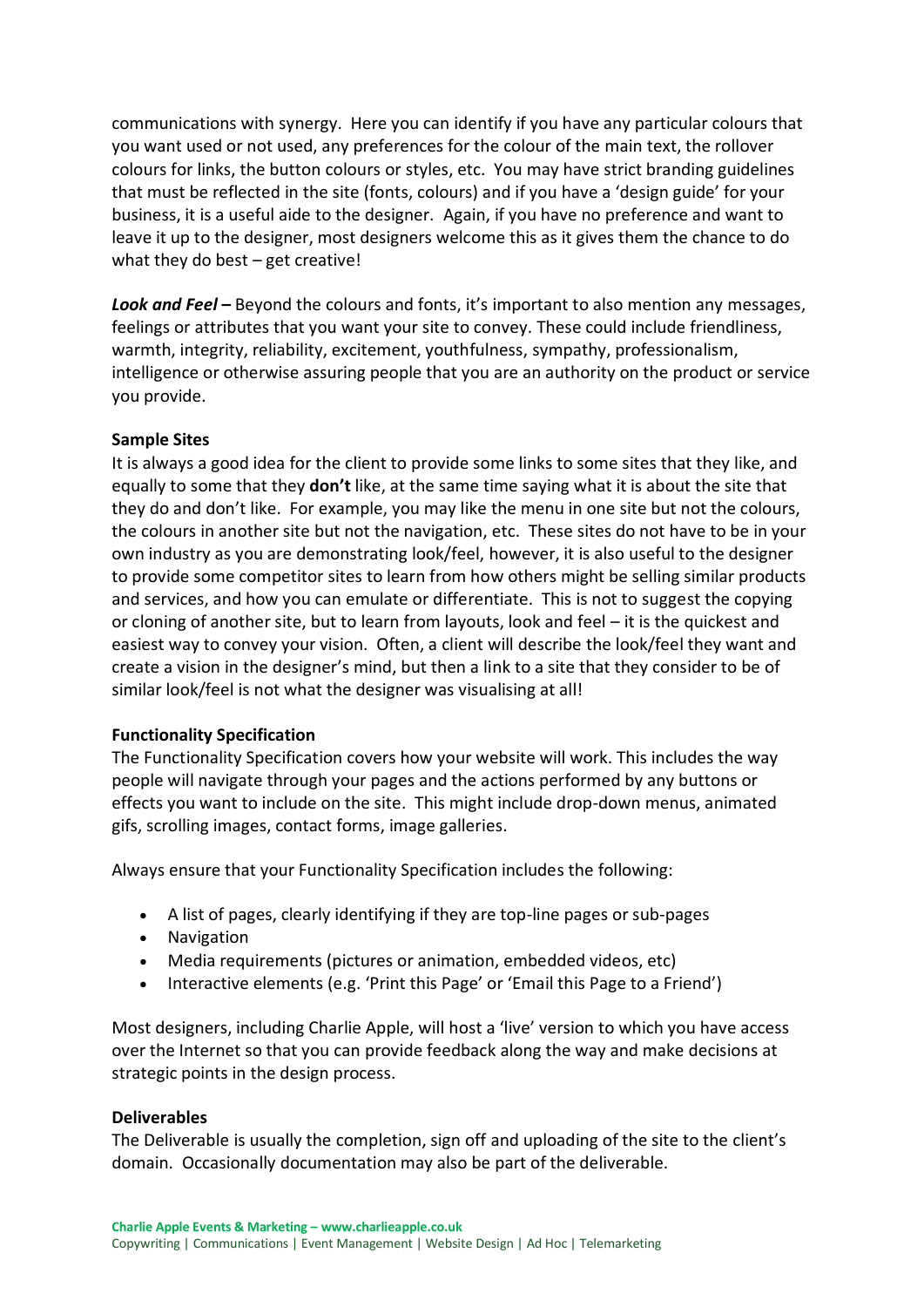# **Budget**

The Budget for your website will be a key factor in the website you receive. You can approach your design from the budget as your start point – "this is how much we want to spend, what can we get for the money?"  $-$  or from the site as the start point  $-$  "this is the site that we want, how much will it cost?" – and then work backwards. Often a client will have a wish list for the future design of the site, but it is always good to identify this at the start so the designer can ensure that your future plans are possible without you having to start from scratch again when budget allows further development.

Your designer will give you your quotation based on the brief that you agree at the start, therefore it is important to stick to the brief otherwise you may incur additional costs along the way if there is significant deviation from the original brief. At the same time, be sure that you are delivered with the site that is in the brief, that you've accepted the quote for and that no corners have been cut.

Remember too that it is the creation of bespoke graphics and interactive elements that are the expensive aspect of site building as they are the most time consuming, so unless money is no object, keep these to a minimum to help keep yourself within budget.

## **Timetable**

Always ensure that the timetable for developing your site includes ample time for checking and evaluation prior to launch. Part of your agreement with your designer at the outset should be a target 'go live' date, however, if the client holds things up by delayed responses to critical decisions without which the design cannot progress, then delays may be incurred.

## **Content**

Copy for the website is always provided by the client, unless otherwise agreed. The client will often engage a professional copywriter for this purpose. Again, in order not to delay the timetable, content must be ready and provided to the designer in good time for targets to be met. It is vital to establish who will be responsible for providing the **images** to be used on the website. This is usually the role of the client (it is normal that they would have a library of product images, for example, staff pictures, etc). However, if the client wants the designer to acquire any pictures this should also be stated in the brief and, most importantly, the costs for images need to be determined and budgeted for.

## **Search Engine Optimisation (SEO)**

All good web designers will design your site with standard search engine optimisation and will advise on other techniques that may be available. It is worth listening to your designer if what you are asking for will be detrimental to your rankings on search engines.

## **Concepts**

Creating concepts takes a lot of time and this will be reflected in your quote. Low cost designers will only offer one concept sometimes two, but if you have been detailed in your brief with regard to the look and feel of the site, and a good designer has got a good grasp of your visualisation, then the initial concept shouldn't need more than some tweaking.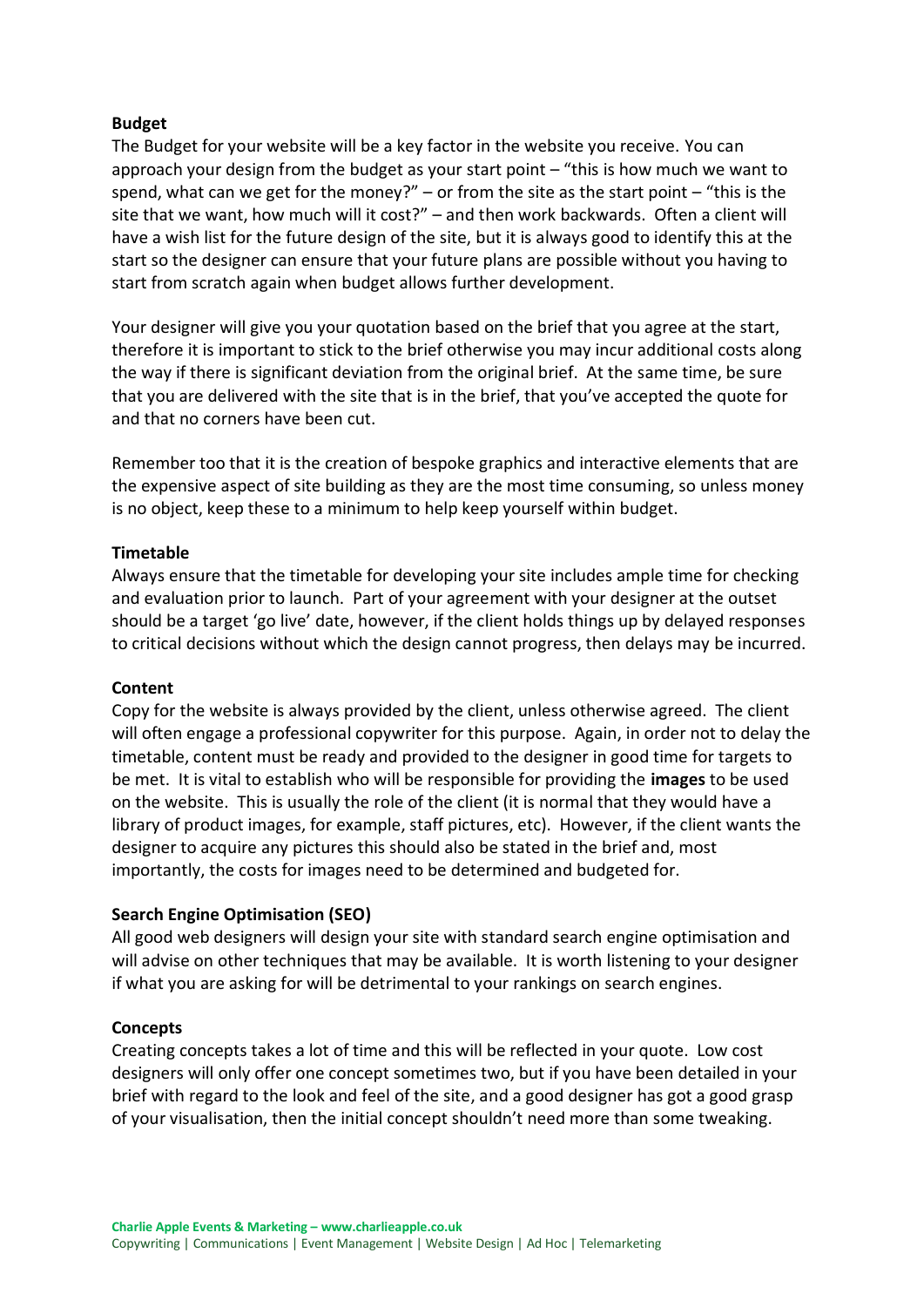## **Content Management**

Make sure you are clear on what you expect to be able to do in your content management system. This can be crucial to the design so needs to be agreed upon at the outset, before the build. Consider whether you want to be able to change content on all of your site or part of your site, do you just want access to specific sections of specific pages. A full content management system significantly increases the cost of website design.

#### **Social Networking**

If you are active, or intend to be active, with Twitter, Facebook, etc., establish how these will be reflected in your website. You may just want links from your home page to each of the networking sites, or you may want a feed coming into your web pages.

#### **Maintenance and Support**

Although this won't be needed until after the build and upload of your new site, it is important that you price this up before choosing your designer as there are enormous cost differences between designers for the after-service. A new page request can cost anything from £30-£100. As all websites are works in progress, it is important to have a good relationship with your designer as you will continue to have contact long after the site goes live. When writing your brief, it is advisable to include what level of service you'll need in your support or maintenance agreement. Alternatively, you can go back to your designer on an ad hoc basis.

#### **The Proposal**

The proposal and quote that your designer gives to you should be based on the brief you have provided to them. This is the cleanest and fairest way to avoid any conflicts over costs or design, as both parties can point back to the brief. If it isn't in the brief, it won't be in the website.

#### **Know what you want, or leave it to the designer**

We have worked with clients who have left the entire site design to us, including logo, colours, layout, etc., and have provided nothing more than the number and titles of pages. Other clients have had a very clear vision of what they want their site to look like, down to the last pixel on the page. In either scenario, our job is to realise the vision of the client (we won't always agree on what looks best) – and ensure that the end result is exactly what the client wants.

#### **And finally…**

You don't have to do it alone - you can work *with* the designer to develop the brief before work starts on the site.